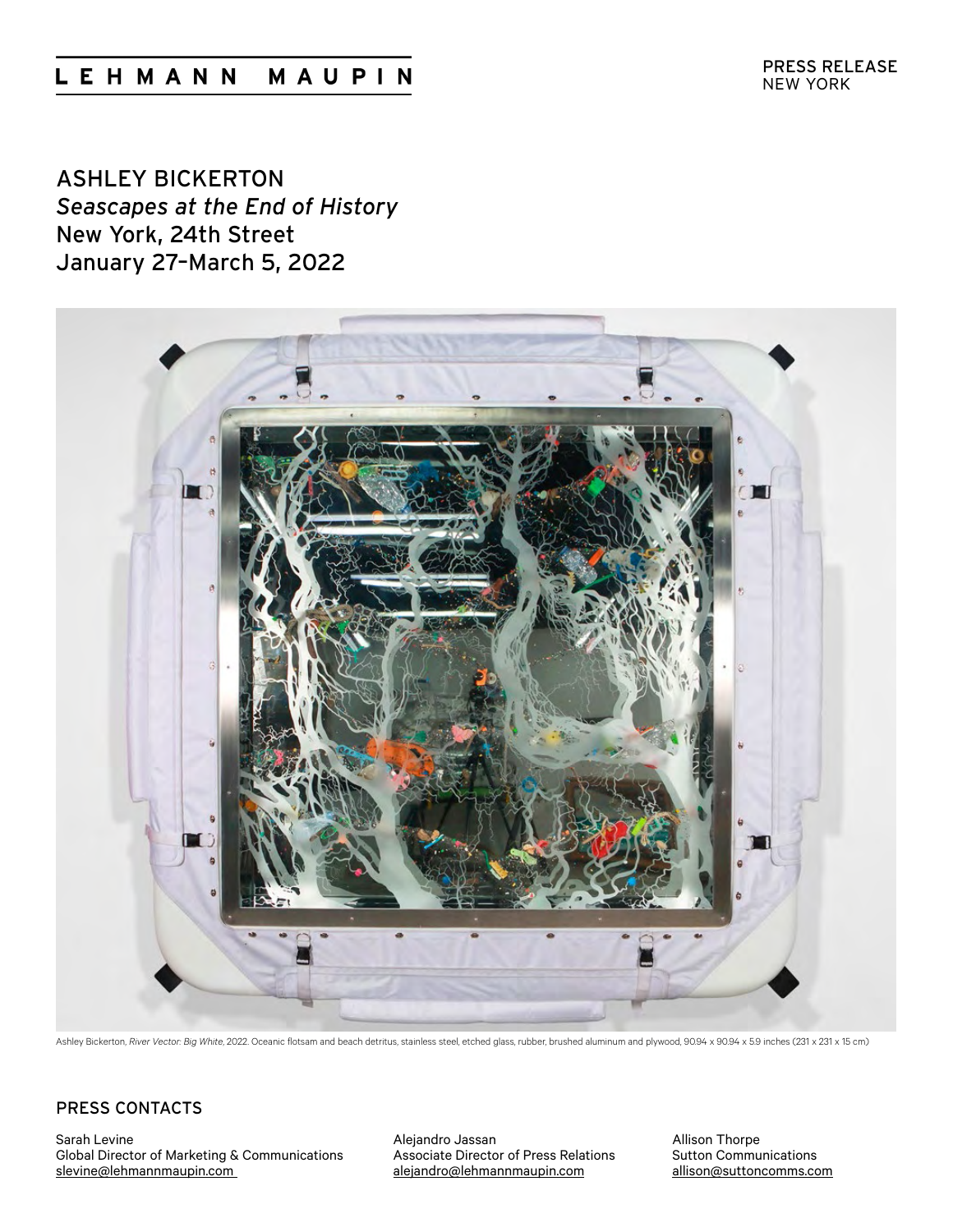#### **LEHMANN** MAUPIN

Lehmann Maupin presents *Seascapes at the End of History*, artist Ashley Bickerton's fifth solo exhibition at the gallery. As part of its bold reappraisal of the seascape genre, the exhibition features works from Bickerton's *Ocean Chunk*  series, which he first conceived of while living in New York City prior to his relocation to the Indonesian island of Bali in 1993. During "one grueling [New York] winter too many," as he desperately yearned to swim in warm, tropical waters, Bickerton—who spent decades as an avid surfer—imagined these works as sensual material portals to faraway seas, calling them "a contemporary form of idolatry [and] a bulwark against longing." Made of resin and fiberglass, they appear as solid, three-dimensional chunks of undulating ocean water, extending the artist's career-spanning interest in the hybridization of mediums—particularly sculpture, painting, and photography—and his efforts to formally overhaul art historical genres such as seascape painting.

In a particularly elaborate, large-scale work from this series, *Hanging Ocean Chunk ( To Be Dragged Up Cliff Faces, Strung Across Ravines, and Suspended From The Forest Canopy) 1*  (2022), a square ocean chunk encased in stainless steel rails is suspended from the gallery ceiling. Festooned with a panoply of accessories including carabiners, flags, coils of rope, and climbing equipment, the work suggests and provides for its own transportation through difficult terrain. Beyond its current gallery setting, Bickerton has prepared for possible future installations of this work on cliff faces, over gorges, and high in forest canopies.

One of the exhibition's most personal works, *Floating Family Footprints (Flow Tide) 1* (2022), documents the trail of footprints left by the artist, his wife, and their child during one of their walks together on the beach. As in the *Ocean Chunk* series, Bickerton uses resin and fiberglass to create the impression of a surface of shimmering water, beneath which two sets of adult footprints are visible on either side of a smaller, toddler-sized set between them. Like other works in the exhibition, *Floating Family Footprints (Flow Tide) 1*  features a pair of flotation devices mounted onto the broad slab of preserved beach, indicating its potential use as a raft should the need arise.

Offering another reinterpretation of seascapes, the exhibition also includes three works from Bickerton's *Vector* series, which consists of mounted steel boxes containing flotsam and beach detritus that is visible through an etched glass surface. The interiors of these cases are mirrored so that the lines of flotsam appear to float in space and dance around the

viewer, implicating their presence within the visual narrative. As they are equipped with stainless steel frames, rubber-grip handles, and fastened straps, the ultimate purpose of these objects remains undetermined, allowing them to appear as transportable survival modules as much as museum display cases.

The meandering vein-like designs etched upon the glass of *River Vector : White* (2021) and *River Vector: Big White* (2021) suggest cartographic representations of rivers and their tributaries. These works poetically elaborate upon the roles played by waterways within the human rearrangement of the elements, as detritus flows out of rivers and into the ocean, where it may swirl around for decades before being deposited back onto the shore. Far from being random or haphazard, the meticulous arrangement of the detritus within these box-like structures is based on Bickerton's close attention to how such items—including discarded bottles and broken plasticware, among other colorful, unidentifiable bits—are distributed by the tide as they wash upon beaches.

Framing these cycles on a planetary scale, the artist takes a contemplative view of such patterns of creation, destruction, movement, and change. "I consider the great gyres of plastic in the Pacific as much a part of the natural order as the migration of wildebeests in the Serengeti," he has said. "It's the majesty of molecules—you've got great swirling vortexes of molecules as things wash and slush around the planet, and geological time moves on."

Since his initial rise to prominence during the mid-1980s in New York's East Village, Bickerton has often been associated with a group of artists called "Neo-Geo"—a designation that has been much contested by those to whom it was applied, especially Bickerton. His best-known works from this period called "Culturescapes" by the artist—exaggerate commercial forms and the visual language of branding, with their shining aluminum surfaces populated by corporate logos and other symbols. Bickerton's early commodity-oriented works often take the form of boxes or crates bedecked with straps, industrial-looking installation hardware, and rolled sheets of neoprene. These components are intended to afford equal meaning to each station of the artwork's existence, whether it is in storage, being transported, or on display. Many of these works also feature a logo for SUSIE, Bickerton's own selfinvented brand, which employs a traditionally female nickname as a surrogate for the artist's signature—a deliberate choice to avoid the macho, paternalistic legacies of more obvious artistic forebears.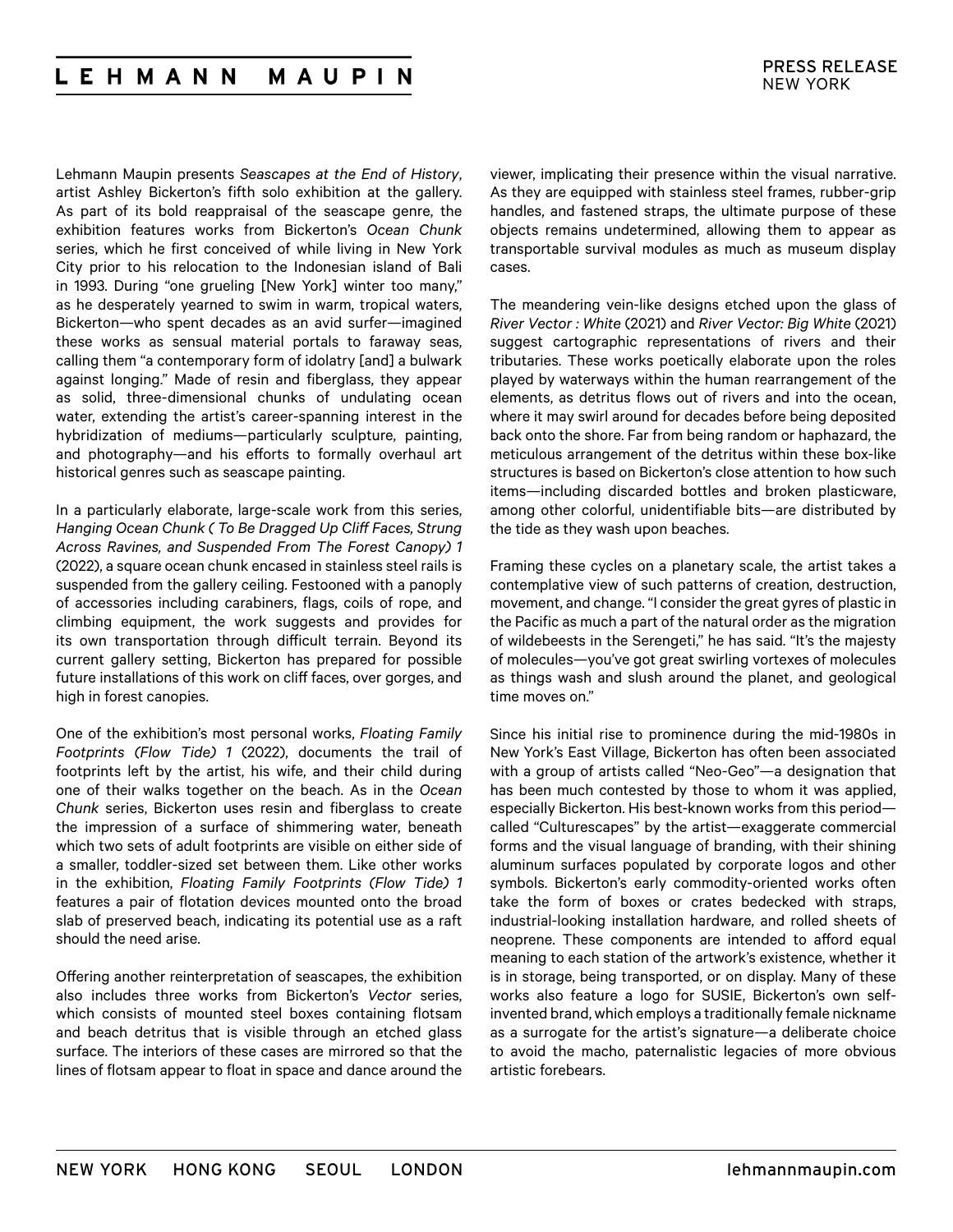

Ashley Bickerton, *0°36'06.2"N, 131°09'41.8"E 1*, 2022. Resin, fiberglass, stainless steel, wood, 72 x 24 x 16.13 inches (182.5 x 61 x 41 cm)

Formally speaking, the new works included in *Seascapes at the End of History* represent something of a return—albeit one taken, both geographically and artistically, the long way around—to the industrial trappings of Bickerton's creative output during the 1980s and early 1990s. For example, R*iver Vector: Interior Transport Module 1* (2021) features handles that recall the hardware present in his earlier works, highlighting the variety of art world players which are crucial to the artwork's lifespan, including those involved in its transportation. Plates bearing the SUSIE logo are also visible on the sides of the work's metallic frame between these handles, a subtle but significant shift from the dramatically foregrounded, in-your-face presentation of similar logos in previous works. Elsewhere in the exhibition, *Floating Ocean Chunk (South Pacific for North Atlantic) 1* (2021) and *Mangrove Footprints 1* (2021) include bulbous flotation devices similar to those in Bickerton's *Seascape: Floating Costume to Drift for Eternity II (Cowboy Suit)* (1992).

Alongside this resurgence of certain elements, however, there are also notable revisions to the ways in which the artist utilizes them. Instead of imparting a Warholian sense of irony, the works in Bickerton's *Ocean Chunk* and *Vector* series indicate his resistance to the common facile dichotomy between nature and technology, implying simultaneously the commodification of natural resources and the likelihood that activity on our planet will continue beyond human existence. Sidestepping a didactic reading of these works as environmentalist callsto-action, Bickerton has said, "Environmentalism labors under the presumption that we're saving the planet for human habitation. We're just one infinitesimal chapter in the enormity of the history of the biosphere; the planet will eat us up and spit us out."

Appearing alternately as fabricated artifacts and tools for surviving a post-apocalyptic future, the works in *Seascapes at the End of History* convey Bickerton's stark and darkly poetic worldview, once described by critic Holland Cotter as "an end-of-the-world view, beyond solution, beyond revulsion, blissed-out on the terrible wonder of it all." Refusing indulgent self-pity for his species as well as the finger-wagging moralism of activist art, Bickerton has instead doubled down on his commitments to reinventing modes of representation and expression, creating innovative seascapes for our calamitous present and beyond.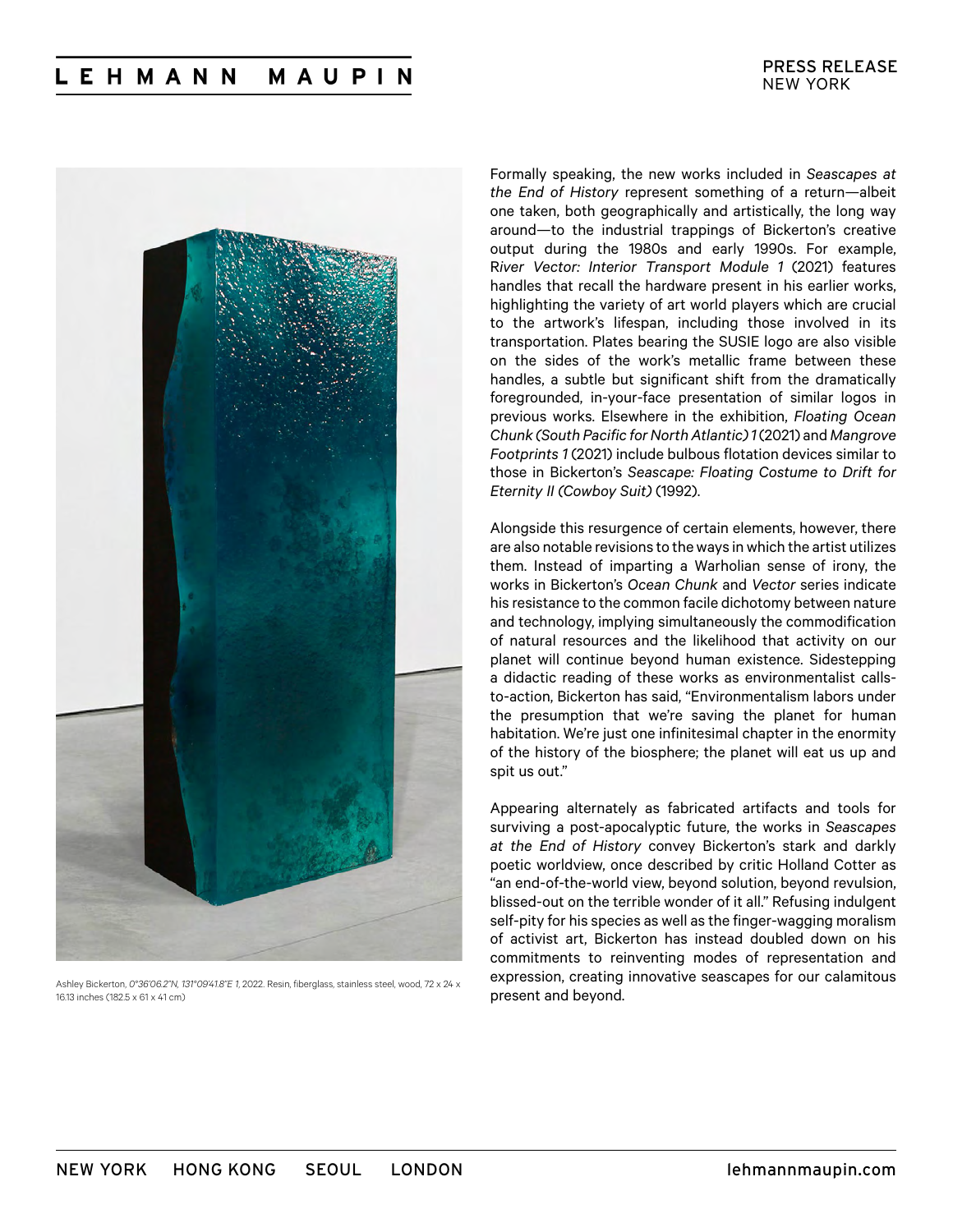#### **LEHMANN** MAUPIN

Ashley Bickerton received his B.F.A. from the California Institute of the Arts in 1982 and continued his education in the independent studies program at the Whitney Museum of American Art, New York. Solo exhibitions of his work have been organized at Newport Street Gallery, London (2017); The FLAG Art Foundation, New York (2017); and Palacete del Embarcadero, Autoridad Portuaria de Santander, Spain (1997).

Select group exhibitions featuring Bickerton's work include *Drawn Together Again*, FLAG Art Foundation, New York, NY (2019); *Brand New: Art and Commodity in the 1980s*, Hirshhorn Museum and Sculpture Garden, Washington, D.C. (2018); *Human Interest: Portraits from the Whitney's Collection*, Whitney Museum of American Art, New York, NY (2016); *L'Almanach 16*, Le Consortium, Dijon, France (2016); *Painting 2.0: Expression in the Information Age*, Museum Brandhorst, Munich, Germany (2015); *Ileana Sonnabend: Ambassador for the New*, The Museum of Modern Art, New York, NY (2013); *Aquatopia*, Nottingham Contemporary, Nottingham, United Kingdom, traveled to Tate St Ives, Cornwall, United Kingdom (2013); *The Living Years: Art after 1989*, Walker Art Center, Minneapolis, MN (2012); *This Will Have Been: Art, Love & Politics in the 1980s*, Museum of Contemporary Art Chicago, Chicago, IL, traveled to Walker Art Center, Minneapolis, MN, and Institute of Contemporary Art, Boston, MA (2012); *Postmodernism: Style and Subversion 1970-1990*, Victoria and Albert Museum, London, United Kingdom (2011); *Skin Fruit: Selections from the Dakis Joannou Collection*, New Museum, New York, NY (2010); *Pop Life: Art in a Material World*, Tate Modern, London, United Kingdom (2009); *Allegories of Modernism: Contemporary Drawing*, The Museum of Modern Art, New York, NY (1992); and the Whitney Biennial, Whitney Museum of American Art, New York, NY (1989).

Bickerton's work is in numerous international public and private collections, including The Broad, Los Angeles, CA; Ellipse Foundation, Amsterdam, the Netherlands; Hara Museum of Contemporary Art, Tokyo, Japan; Museo D'Arte Contemporanea Donnaregina, Naples, Italy; Museu Coleção Berardo, Lisbon, Portugal Museum of Contemporary Art Chicago, Chicago, IL; Museum of Contemporary Art, Los Angeles, CA; The Museum of Modern Art, New York, NY; The Robert & Elaine Stein Galleries, Wright State University, Dayton, OH; Stedelijk Museum Amsterdam, Amsterdam, the Netherlands; Tate Britain, London, United Kingdom; Vancouver Art Gallery, Vancouver, Canada; Walker Art Center, Minneapolis, MN; and the Whitney Museum of American Art, New York, NY.



Portrait of Ashley Bickerton in his Bali studio, 2017.